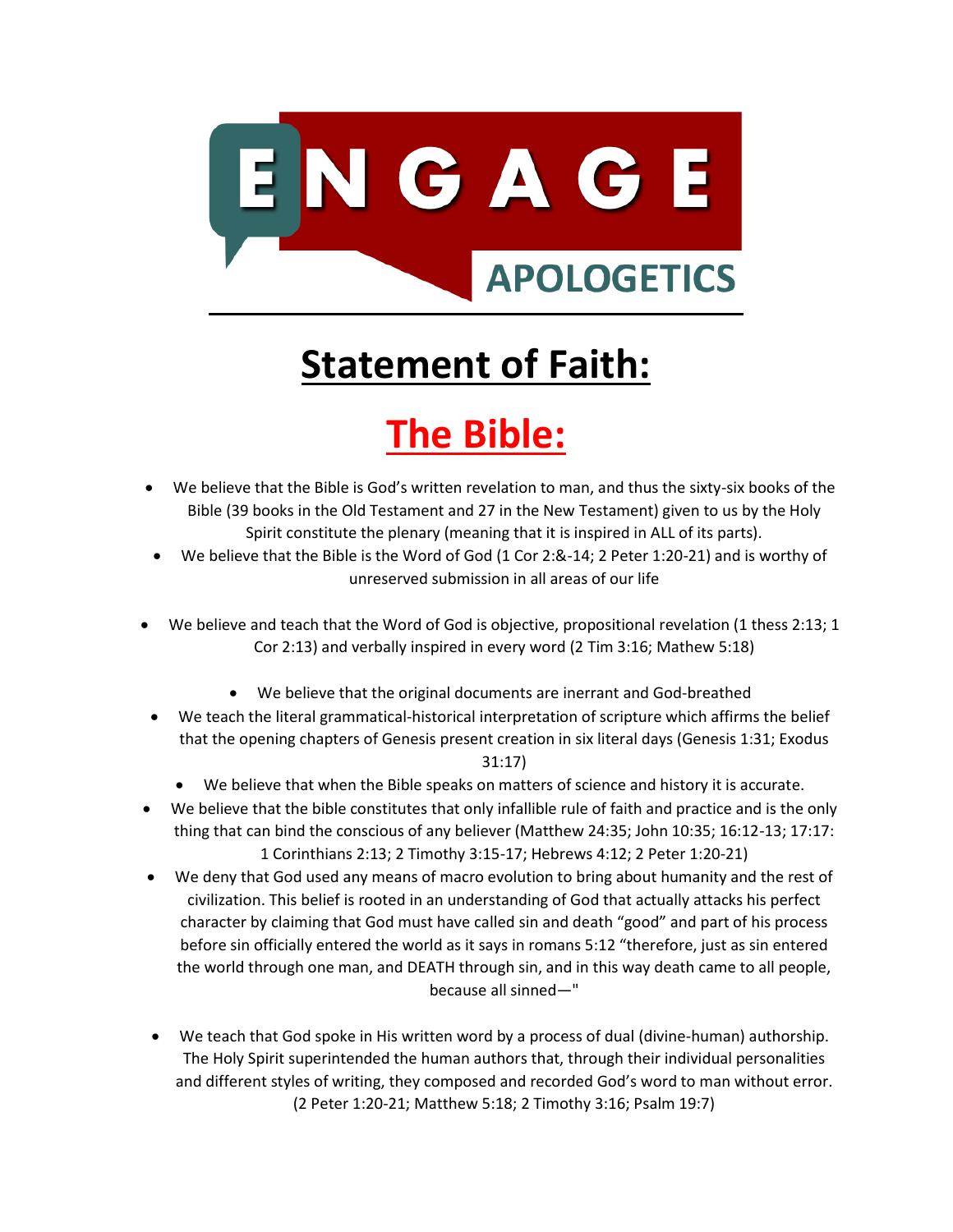- We teach that, whereas there may be several applications of any given passage of scripture, there is but ONE true interpretation. The meaning of scripture is to be found as one diligently applies the literal grammatical-historical method of interpretation under the enlightenment of the Holy Spirit (John 7:17; 16;12-15; 1 Corinthians 2:7-15; 1 John 2:20) It is the responsibility of believers to ascertain carefully the true intent and meaning of scripture (2 timothy 2:15), recognizing that proper application is binding on all generations. Yet the truth of scripture always stands in judgement of men; never do men stand in judgement of it. Never do we have the right to change, add to or subtract from scripture or its plain meaning to adjust to modern culture.
- We agree with the **Chicago statement of inerrancy on the Bible**

(see [www.theopedia.con/chicago-statement-on-biblical-inerrancy\)](http://www.theopedia.con/chicago-statement-on-biblical-inerrancy)



- We believe and teach that there is but one and living God
- We believe that God is self-existing, infinite, immaterial, space less, timeless, omnipotent, omnipresent, omniscient, immutable, Holy, perfect in all His attributes and personal.

## **Trinity**

• We believe and affirm that the trinity is a mystery to us, but not to God. We also affirm that the trinity formula consists of God being "One is essence, and three in personhood." Mystery, but not a contradiction.

## **God the Father**

- We believe that God the Father- the first person of the Trinity, orders and disposes all things according to his own purpose and grace (psalm 145:8-9; 1 Corinthians 8:6)
	- God the Father is creator of all things (Genesis 1:-31; Ephesians 3:9) and is the absolute omnipotent ruler in the universe
- God is sovereign in creation, providence, and redemption (Psalm 103:19; Romans 11:36)
- God's fatherhood involves both his designation within the Trinity and His relationship with mankind. As creator he is Father to all men (Ephesians 4:6) but he is spiritual father ONLY to believers (Romans 8:14; 2 Corinthians 6:18; John 1:12).

## **God the Son- Jesus:**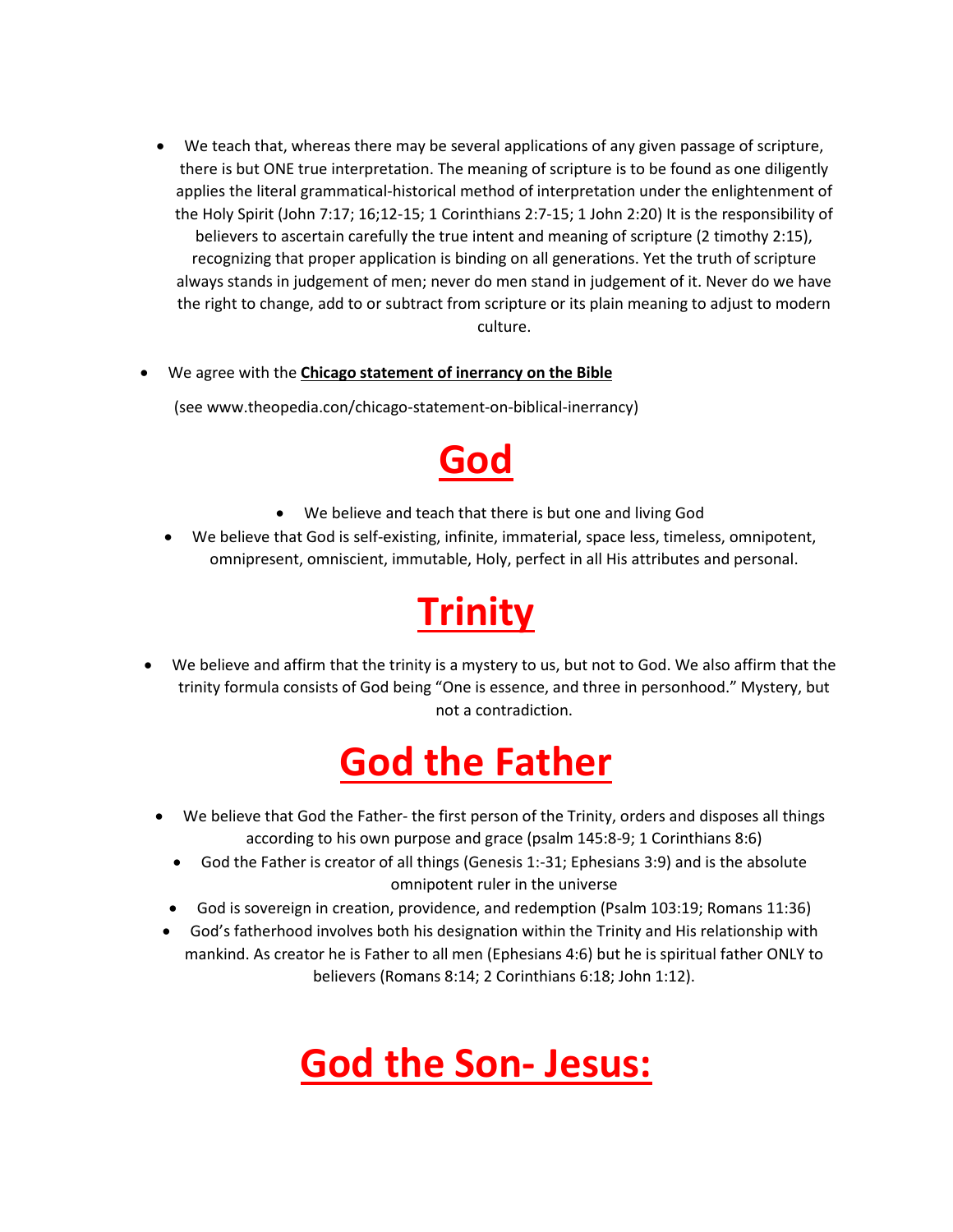- We teach that Jesus Christ, second person of the Trinity, possesses all the divine excellencies and attributes, and in these he is co equal, consubstantial (has the same nature as God the father) and co-eternal with the Father (John 10:30, 14:9)
- We teach that God the Father created all things according to his own will, through his Son, Jesus Christ, by whom all things continue in existence and in operation (John 1:3; Colossians 1:15-17; Hebrews 12)
- We teach that the incarnation (God becoming a man) the Lord Jesus Christ surrendered only some of the prerogatives of deity but nothing of the divine essence, either in degree or kind. In his incarnation, the eternal Son of God accepted all the essential characteristics of humanity and so become the God-man. Two natures - Truly 100% God and truly 100% Man and one in the person of Jesus. (Philippians 2:5-8; Colossians 2:9)
- We believe that Jesus was born of the virgin Mary (Isaiah 7:14; Mathew 1:23,25; Luke 1:26-35); that he was (and is) God incarnate (John 1:1,14) and that the purpose of the incarnation was to reveal God, redeem men, and rule over God's kingdom (psalm 2:7-9; Isaiah 9:6; John 1:29; Philippians 2:9-11; Hebrews 7:25-26; 1 Peter 1:18-19)
- We believe and teach that Jesus' death was a substitute to atone for our sins from the just and perfect punishment from a good and Holy God
- We believe that Jesus rose literally, bodily from the dead and is now ascended to the right hand of the father, where He now mediates as our advocate and High Priest (Matthew 28:6; Luke 38- 39; Acts 2:30-32, Romans 4:25, 8:34; Hebrews 7:25; 9:24; 1 John 2:1)
- We believe that, in the resurrection of Jesus Christ from the grave, God confirmed the deity of his Son and gave proof that He has accepted the atoning work of Christ on the cross. Jesus' bodily resurrection is also the guarantee of a future resurrection life for all believers (John 5:26- 29; 14:19; romans 1:4, 4:25; 6:5-10; 1 Corinthians 15:20,23)

# **God the Holy Spirit**

- We teach that the Holy Spirit is a divine person, eternal, uncreated, possessing all the attributes of personality and deity including intellect (1 Corinthians 2:10-13) emotions (Ephesians 4:30), Will (1 Corinthians 12:11), Eternality (Hebrews 9:14), Omnipresence (Psalm 139:7-10), Omniscience (Isaiah 40:13-14), Omnipotence (Romans 15:13), and Truthfulness (John 16:13). In all the divine attributes He is co-equal and consubstantial (has the same nature as) with the Father and the Son (Matthew 28:19; Acts 5:3-4; 28:35-36, 1 Corinthians 12:4-6; 2 Corinthians 13:14, and Jeremiah 31:31-34 with Hebrews 10:15-17)
- We believe and teach that it is the work of the Holy Spirit to execute the divine will with relation to all mankind. We recognize His sovereign activity in creation, (Genesis 1:2) in the incarnation (Matthew 1:18), the written revelation (2 Peter 2:20-21) and the work of salvation (john 3:5-7; Titus 3:5)
- We believe that the one of the works of the Spirit is to convict the world of sin, of righteousness, and of judgement, glorifying the Lord Jesus Christ and transforming believers into the image of Christ (John 16:7-9; Acts 1:5; 2:5; Romans 8:29; 2 Corinthians 3:18; Ephesians 2:22)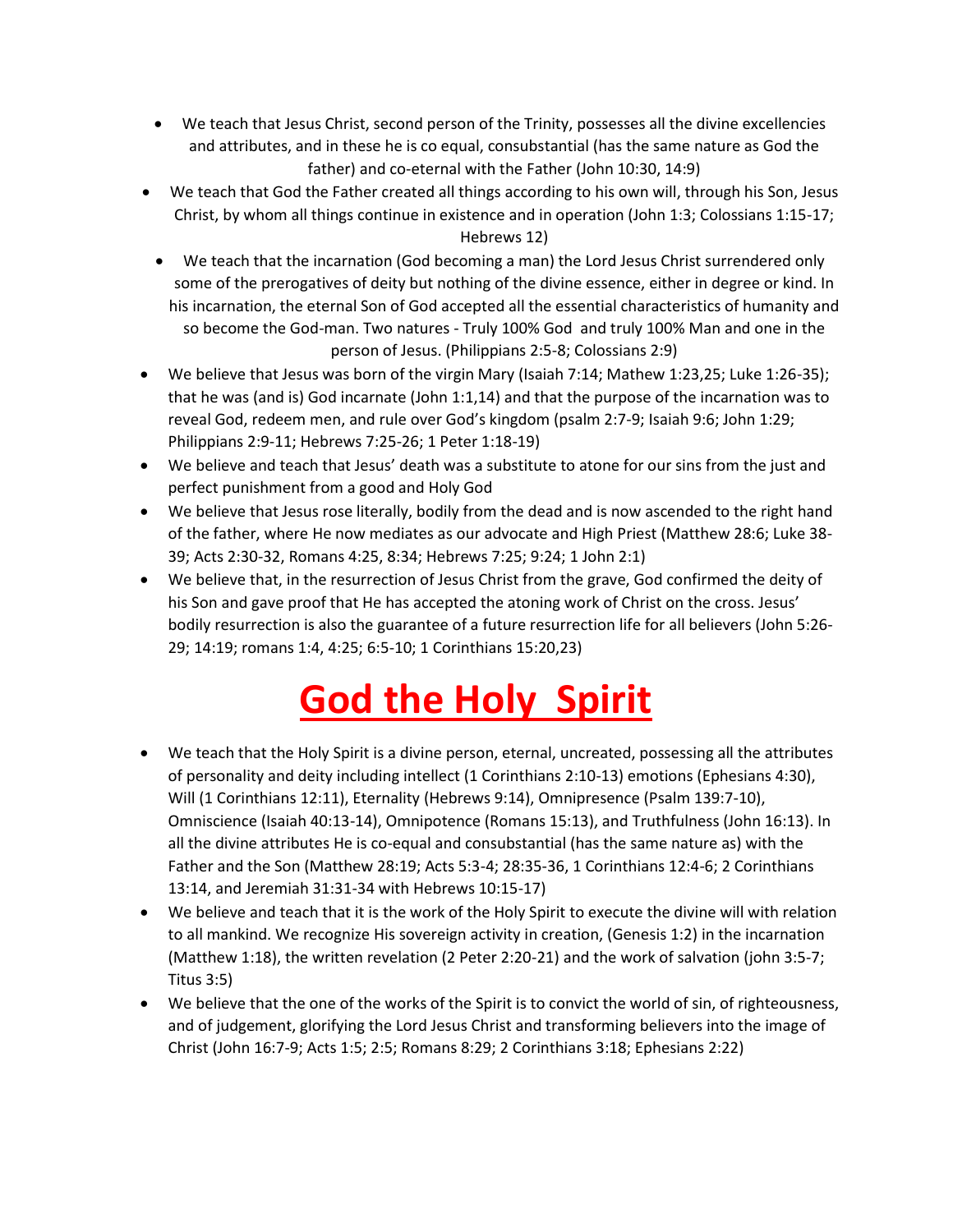- We believe that the Holy Spirit is the supernatural and sovereign agent in regeneration (Titus 3:5) baptizing believers in the body of Christ at the moment of belief in Christ- salvation (1 Corinthians 12:13)
- We believe that, in all true believers, the Holy spirit also indwells, sanctifies, instructs, empowers for service and seals them unto the day of redemption (Romans 8:9; 1 Corinthians 3:16; 1 Corinthians 3:6; Ephesians 1:13).
- We believe that the New testament distinguishes between being baptized with the Spirit (which is a non-emotional work of the Spirit taking place once at conversion) and being "filled with the Holy Spirit"- which is a daily yielding to the control of the Spirit.
- We believe that the Holy Spirit is the divine teacher who guided the apostles and prophets into all truth as they committed to writing God's revelation, the Bible. Every believer possesses the indwelling presence of the Holy Spirit from the moment of salvation, and it is the duty of all those born of the Spirit to be filled with the Spirit (john 16:14; Romans 8:9; Ephesians 5:18; 2 Peter 1:19-21; 1 John 2:20,27)
- We believe and teach There is not a second baptism, but may be a moment of "greater filling of the Spirit"
- We believe and teach that the Holy Spirit administers spiritual gifts to every true believer in the Lord Jesus Christ. The Holy Spirit glorifies neither Himself nor his gifts by showy displays, but He does glorify Christ by implementing His work of redeeming the lost and building up believers in the most Holy faith.

## **Man:**

- We believe and teach that man (Adam and Eve) was directly and immediately created by God in His image and likeness. Man was created free of sin with a rational nature, intelligence, volition, self-determination, and moral responsibility to God (Genesis 2:7, 15-25; James 3:9). Man willingly and gladly chose to obey God and enjoy relationship with him before the fall of creation. Before the fall there was no sin or death in the world.
- We believe and teach that God's intention in the creation of man was that man should glorify God, enjoy God's fellowship, live his life in the will of God, and by this accomplish God's purpose for man in the world (Isiah 43:7; Colossians 1:16; Revelation 4:11)
- We believe and teach that in Adam and Eve's sin of disobedience to the revealed will and word of God, man lost his innocence, incurred the penalty of Spiritual and physical death; became subject to the wrath of God; and became inherently corrupt and utterly incapable of choosing or doing that which is acceptable to God apart from divine grace. Man now has no powers to enable himself to be recovered and is hopelessly lost. Thus, man's salvation is wholly dependent on God's grace through the redemptive work of our Lord Jesus (Genesis 2:16-17; 3:1- 19; John 3:36; Romans 3:23; 6:23; 1 Corinthians 2:14; Ephesians 2:1-3; 1 Timothy 2:13-14; 1 John 1:8; Romans 5:12-21)
	- We teach that because all men were in Adam, a nature corrupted by Adam's sin has been transmitted to all men of all ages, Jesus Christ being the only exception. Consequently, all men are sinners by and nature and by choice (1 Corinthians 15:22; Psalm 14:1-3; Jeremiah 17:9; Romans 3:8-18; 5:12-21)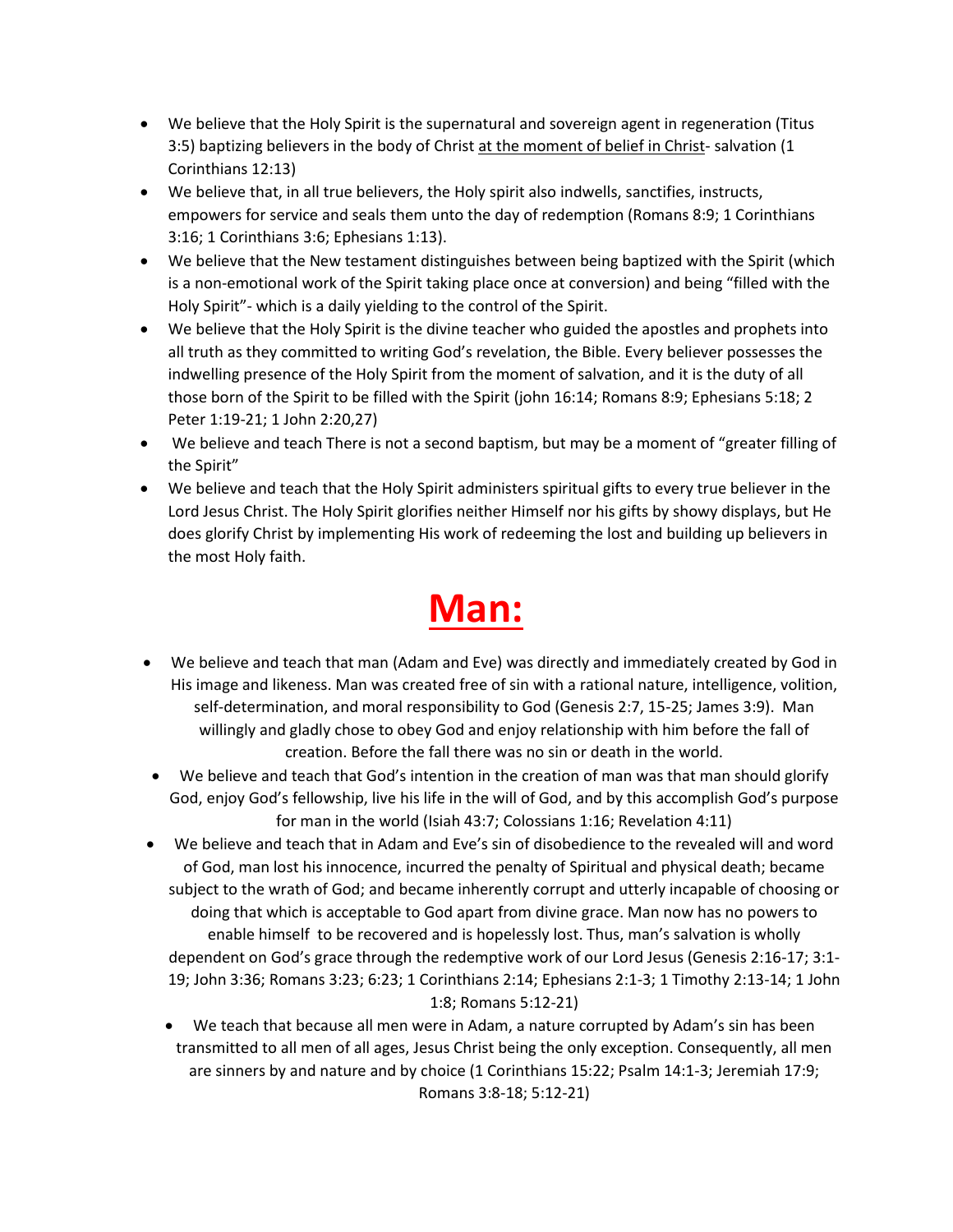• We deny any teaching on man's nature that says that "man is basically good and has made a few mistakes" or any teaching that says "man is a little corrupted, but still retains some ability to choose and live in a pleasing manner in the eyes of God" and only affirm a view of man's nature

being radically corrupted by sin (i.e. total depravity). This does not mean that man is utterly depraved- meaning that man is as wicked or as sinful as he could be, nor does it mean that man is without a conscience or any sense of right or wrong. Neither does it mean that man does not or cannot do things that seem to be good when viewed from a human perspective or measured

against a human standard. It does not even mean that man cannot do things that seem to conform outwardly to the law of God. What the bible does teach and what total depravity does recognize is that even the "good" things man does are tainted by sin because they are not done for the Glory of God and out of faith in Him (Romans 14:23; Hebrews 11:6). While man looks upon the outward acts and judges them to be "good," God looks upon not only the outward acts but also the inward motives that lie behind them, and because they proceed from a heart that is in rebellion against Him and they are not done for his glory, even those good deeds are like "filthy rags" in His sight. In other words, fallen man's good deeds are motivated not by a desire to please God but by our own self-interest and are thus corrupted to the point where God declares that there is "no one who does good, no not one!" (Roman's 3:10-11)

#### **More Scriptures relating to this view on the condition of Man:**

- Man's heart is "deceitful and desperately wicked" (Jeremiah 17:9)
- Man is born dead in transgressions and sin (Psalm 51:5, Psalm 58:3; Ephesians 2:1-5)
- Spiritually dead people are held captive with a love for sin and darkness (John 3:19; John 8:34 and will not seek God (Romans 3:10-11)
- Spiritually dead people do not understand the things of God (1 Corinthians 1:182:14) and suppress the truth of God in a pursuit of unrighteousness (Romans 1:18) and continue to willfully live in sin
- Spiritually dead man is hostile to the things of God (romans 8:7)
- Spiritually dead people are unable to come to faith in Jesus apart from a work of God's divine initiative (john 6:44)

### **Salvation:**

• We believe and teach that Justification before God is an act of God (Romans 8:30,33) by which He declares righteous those who, through faith in Christ, repent of their sins (Luke 13:3; Acts 2:38; 3:19; 11:18; Romans 2:4; 2 Cor 7:10; Is 55:6,7) and confess Him as sovereign Lord (Romans 10:9-10; 1 Cor 12:3; 2 Cor 4:5; Phil 2:11). This righteousness is apart from any virtue or work of man (Romans 3:20; 4:6) and involves the placing of our sins on Christ (Col 2;14, 1 Peter 2:24) and the imputation of Christ's righteousness to us (1 Cor 1:2-3, 5:11; 2 Cor 5:21). By this means God is enabled to "be just, and the justifier of the one who has faith in Jesus" (romans 3:26)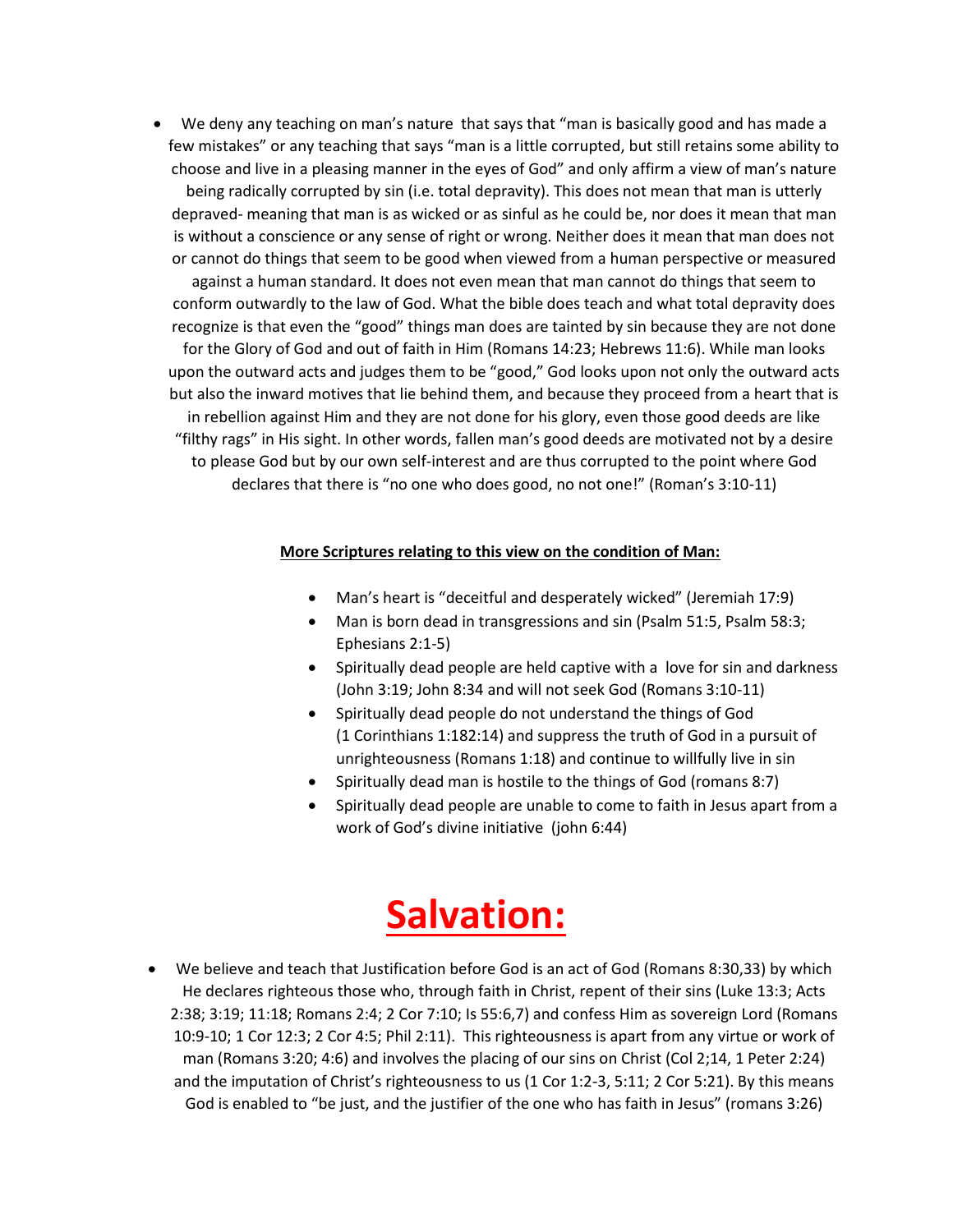$\bullet$  =

- We believe and teach that salvation is wholly of God by grace on the basis of the redemption of Jesus Christ, the merit of His shed blood, and not on the basis of human merit or works.
	- We believe and teach that we are **justified by faith alone and no sacrament or ordinance is necessary to receive or obtain salvation.** At the moment of Belief -one is saved (Eph 1:13; Romans 10:9) Therefore, salvation is by grace alone, through faith alone, in Christ alone (John 1:12; Ephesians 1:7; 2:8-10; Romans 4; 1 Peter 1:18-19) and this teaching from the Bible leads us to Gives God all the glory and credit for our salvation.
- Regeneration: we believe that regeneration, the new birth into Christ, is a supernatural work of the Holy Spirit in which the divine nature and life are given. Regeneration is the gift and work of God, it is instantaneous and Is not a gradual process or a synergistic work, a co-operation, of part man and part God.
- We affirm that faith is not a work (romans 4:5) and that true, saving faith, consists not in doing something, but in believing and receiving something
- We believe and teach that genuine and saving faith will always result in true repentance and in sanctification- the growing in holiness- growing into the likeness of Christ.
- We deny any teaching that affirms in universal salvation of all people and affirm salvation only to those that truly place their faith in Jesus alone for salvation.
- We deny any teaching that implies that people are already saved, already reconciled to God and simply just need to believe that they are and live reconciled to Jesus. We affirm that all people must come and believe in Jesus to be saved

## **Ordinances:**

- We believe the ordinances for the believer are water baptism by immersion and the Lord's supper as a memorial. They are, however, not to be regarded as a means of salvation and are not necessary for salvation. Necessary evidence OF salvation, but not the cause of salvation. Both ordinances are evidence of obedience and fellowship with the Lord (Matthew 28:19-20, Acts 2:38, 41, 8:12; 35-38; Luke 22:19-20; 1 Corinthians 11:23-29)
- We believe and teach that Baptism is the sign of the New covenant of believers that are united with Christ in his death, burial and resurrection. It is not the reality that it points to (salvation) but is a signpost pointing to that reality. (1 Cor 1:17)
- We believe that the Lord's supper/eucharist/communion is a memorial to be observed in the church as a reminder of the sacrifice of Jesus. We deny the view of Tran substation that says that the bread and juice literally become the Body and blood of Jesus and that it is a propitiatory sacrifice or a "continuing" of the sacrificial work of Jesus that must be received in order to receive or keep salvation.

## **Eternal Security**